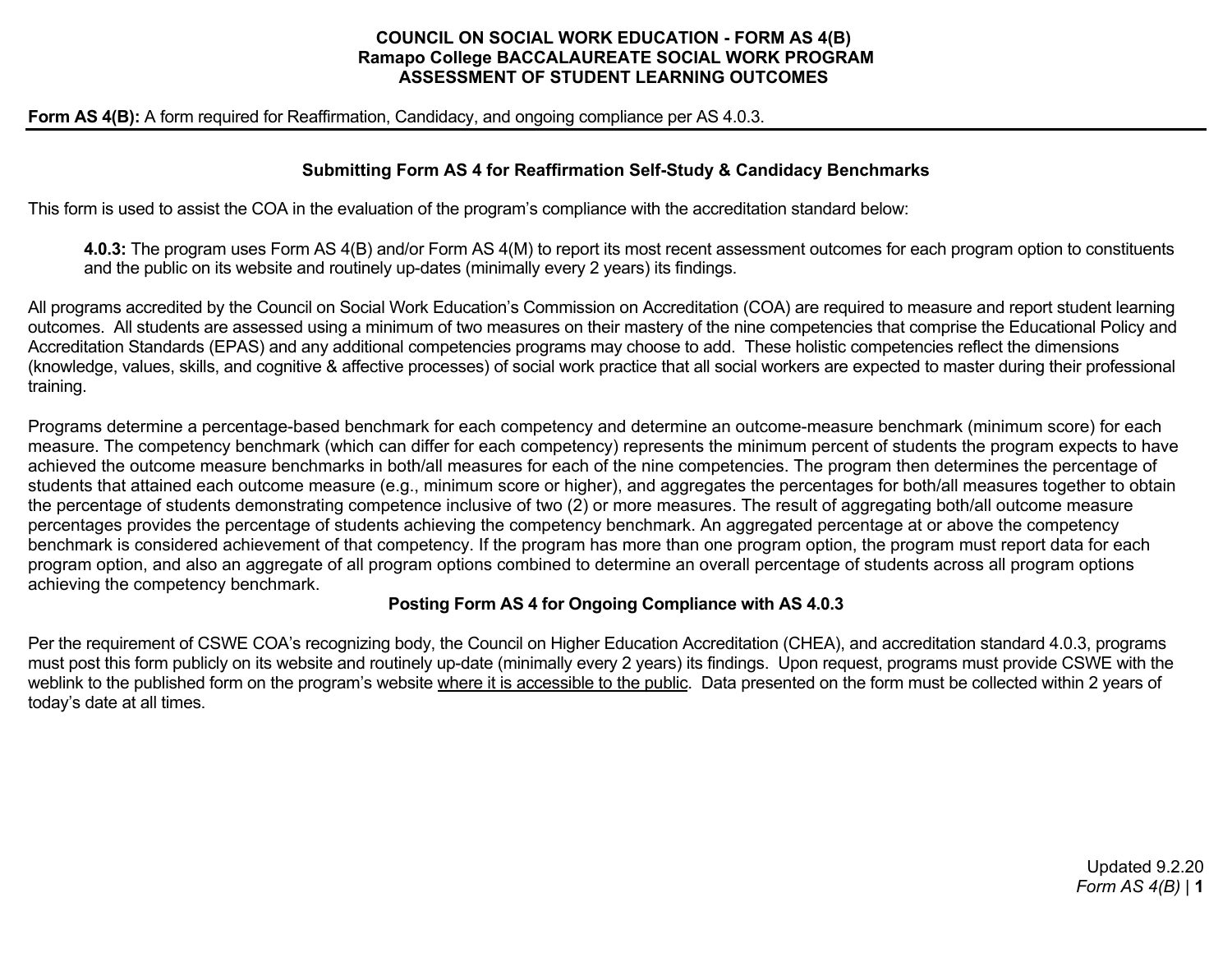# **Summary of the Program's Assessment Plan | Generalist Practice**

All students are assessed using a minimum of two measures on their mastery of the nine competencies that comprise the Educational Policy and Accreditation Standards of the Council on Social Work Education and any additional competencies programs may choose to add. Summarize the program's competency-based assessment plan. Programs may add/delete rows to accurately reflect the number measures included in the data presented.

| <b>Assessment Measure #1: Field Evaluation</b>                                                                                                              |                                                                              |  |
|-------------------------------------------------------------------------------------------------------------------------------------------------------------|------------------------------------------------------------------------------|--|
| Dimension(s) assessed:                                                                                                                                      | Knowledge,<br>values, skills,<br>and cognitive<br>and affective<br>processes |  |
| When/where students are assessed:                                                                                                                           | In field, at the<br>end of field<br>practicum                                |  |
| Who assessed student competence:                                                                                                                            | Field<br>instructors                                                         |  |
| Outcome Measure Benchmark (minimum score indicative of achievement)<br>for Competencies 1-9:                                                                | <b>Students</b><br>must score a<br>3 or better on<br>a 5 point<br>scale.     |  |
| Competency Benchmark (percent of students the program expects to have<br>achieved the minimum scores, inclusive of all measures) for Competencies<br>$1-9:$ | 85%                                                                          |  |
| <b>Assessment Measure #2: Embedded Measures</b>                                                                                                             |                                                                              |  |
| Dimension(s) assessed:                                                                                                                                      | Knowledge,<br>values, skills,<br>and cognitive<br>and affective<br>processes |  |
| When/where students are assessed:                                                                                                                           | Near the end<br>of each<br>semester                                          |  |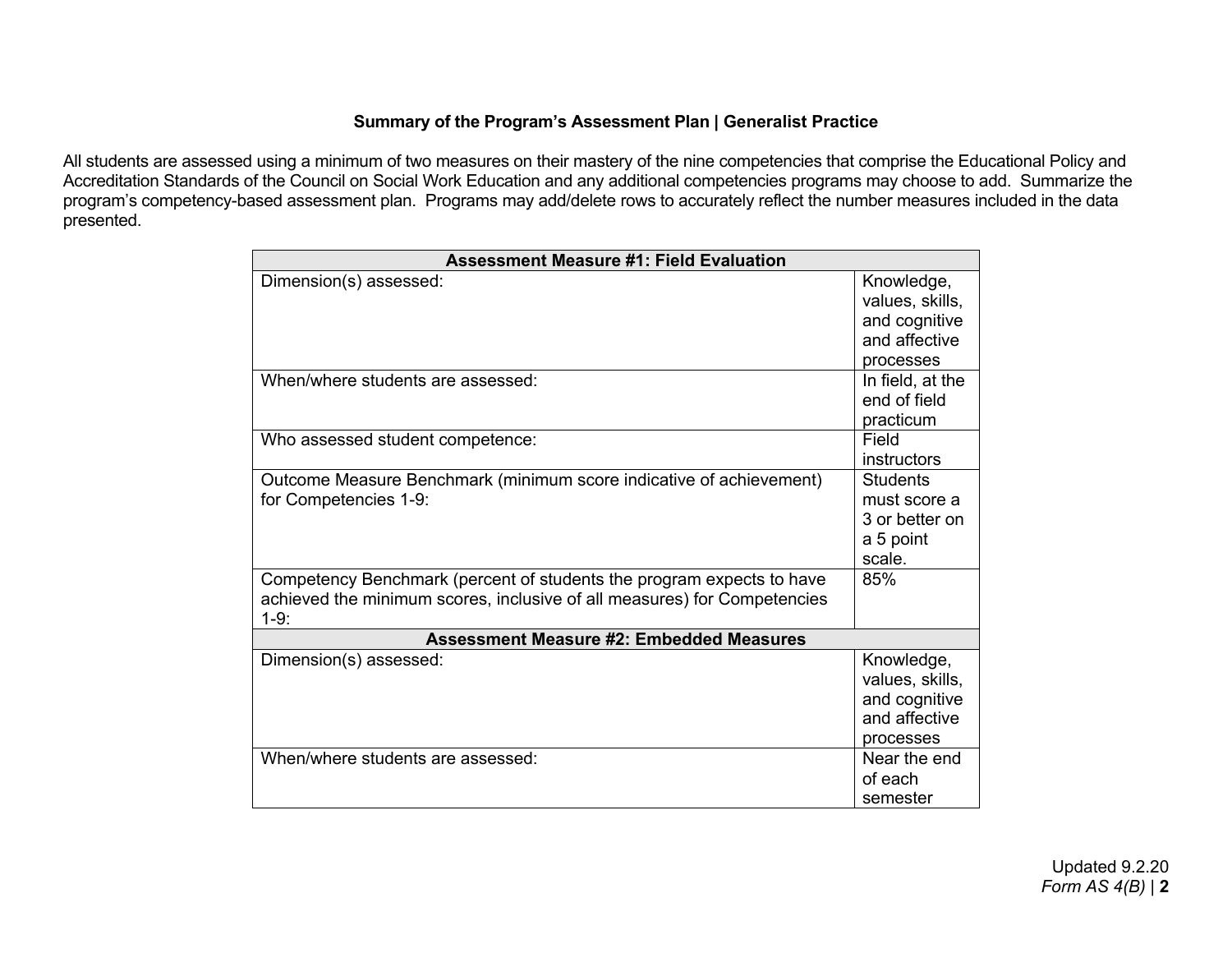| Who assessed student competence:                                                                                                                            | Academic<br>faculty |
|-------------------------------------------------------------------------------------------------------------------------------------------------------------|---------------------|
| Outcome Measure Benchmark (minimum score indicative of achievement)<br>for Competencies 1-9:                                                                | 85%                 |
| Competency Benchmark (percent of students the program expects to have<br>achieved the minimum scores, inclusive of all measures) for Competencies<br>$1-9:$ | 85%                 |
|                                                                                                                                                             |                     |

### **Directions for completing Form AS 4**

Indicate the benchmark percentage for each competency. The competency benchmark is the percent of students the program expects to have achieved both/all outcome measure benchmarks. Programs calculate the percentage of students achieving each outcome measure benchmark, then calculate the percentage of students achieving each competency inclusive of two or more measures for each program option. Programs with multiple program options must present data for each program option, and in aggregate inclusive of all program options per competency. Programs may add/delete columns to accurately reflect the number of program options offered. *This is a required form.* The assessment data table may be altered to accurately reflect the number of program options offered and additional program-developed competencies program. However, beyond these formatting alternations, the program may not alter the content of this form.

## **Assessment Data Collected during the Academic Year (2020-2021)**

| <b>COMPETENCY</b>                                                   | <b>COMPETENCY</b><br><b>BENCHMARK (%)</b> | <b>PERCENTAGE OF STUDENTS</b><br><b>ACHIEVING BENCHMARK</b> |
|---------------------------------------------------------------------|-------------------------------------------|-------------------------------------------------------------|
|                                                                     |                                           | $N = 63$                                                    |
|                                                                     |                                           |                                                             |
| <b>Competency 1: Demonstrate Ethical and Professional Behavior</b>  | 85%                                       | 98%                                                         |
| <b>Competency 2: Engage Diversity and Difference in Practice</b>    | 85%                                       | 91.5%                                                       |
| <b>Competency 3: Advance Human Rights and Social, Economic, and</b> | 85%                                       | 93%                                                         |
| <b>Environmental Justice</b>                                        |                                           |                                                             |